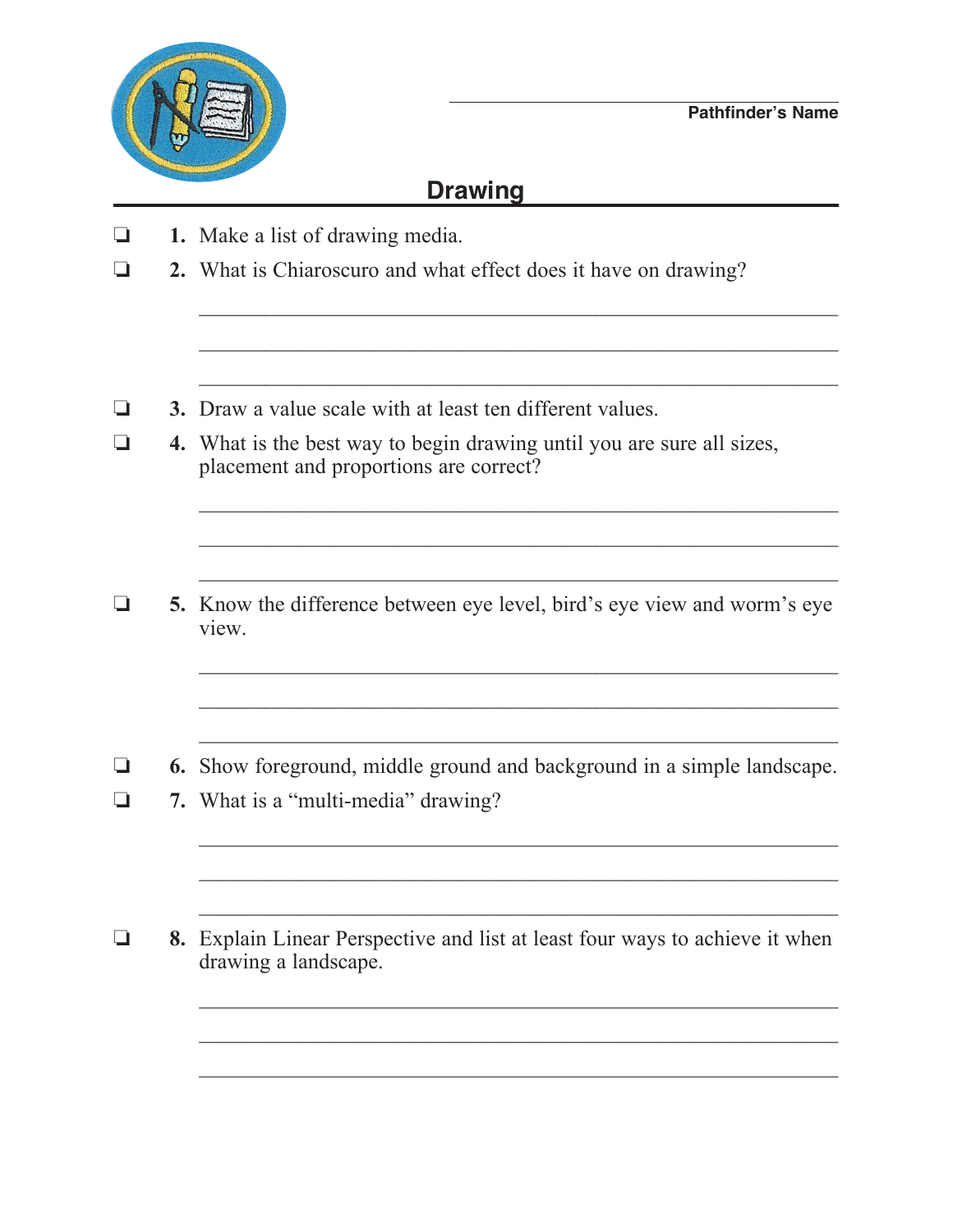- **9.** Draw a cylindrical object and a rectangular object grouped together a little below the eye, showing proper perspective, light and shade.
- **10.** Understand and describe these types of subject matter:

**a.** Portraits

| Landscapes<br>$\mathbf{b}$ .<br>Still Life<br>$\mathbf{c}$ .<br>Abstract<br>d.<br>11.<br>Draw an animal using simple shapes such as squares, triangles,<br>rectangles. |   |     |                                                                                                                                                                                                         |
|------------------------------------------------------------------------------------------------------------------------------------------------------------------------|---|-----|---------------------------------------------------------------------------------------------------------------------------------------------------------------------------------------------------------|
|                                                                                                                                                                        |   |     |                                                                                                                                                                                                         |
|                                                                                                                                                                        |   |     |                                                                                                                                                                                                         |
| ப                                                                                                                                                                      |   |     |                                                                                                                                                                                                         |
|                                                                                                                                                                        |   |     |                                                                                                                                                                                                         |
|                                                                                                                                                                        |   |     |                                                                                                                                                                                                         |
|                                                                                                                                                                        |   |     |                                                                                                                                                                                                         |
|                                                                                                                                                                        |   |     |                                                                                                                                                                                                         |
|                                                                                                                                                                        |   |     |                                                                                                                                                                                                         |
|                                                                                                                                                                        |   |     |                                                                                                                                                                                                         |
|                                                                                                                                                                        |   |     |                                                                                                                                                                                                         |
|                                                                                                                                                                        |   |     |                                                                                                                                                                                                         |
|                                                                                                                                                                        |   |     |                                                                                                                                                                                                         |
| 12.<br>$\Box$<br>of color.                                                                                                                                             |   |     | Make a freehand sketch of an animal showing, in values, the distribution                                                                                                                                |
| 13.<br>Make a drawing of some landscape near your home.<br>❏                                                                                                           |   |     |                                                                                                                                                                                                         |
| 14.<br>$\Box$                                                                                                                                                          |   |     | Draw and shade in a still life. Make it personal and interesting. Add<br>personal touches and objects that you are excited about. This will make<br>your artwork more fun and easier for you to finish. |
|                                                                                                                                                                        | ⊔ | 15. | Memorize Psalm 33:6 and discuss how it relates to drawing.                                                                                                                                              |
|                                                                                                                                                                        |   |     |                                                                                                                                                                                                         |
|                                                                                                                                                                        |   |     |                                                                                                                                                                                                         |